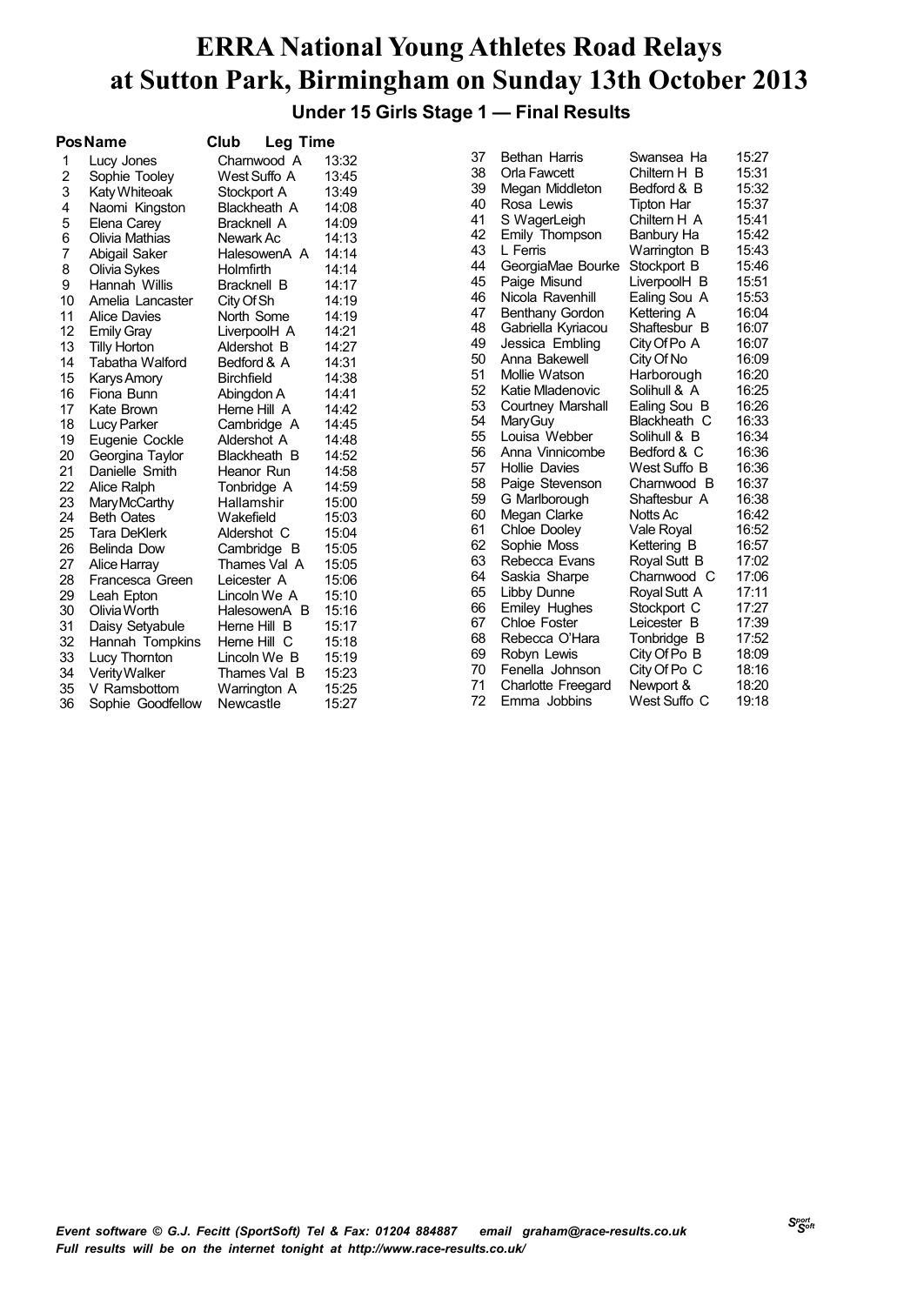#### **Under 15 Girls Stage 2 — Final Results**

|    | <b>PosName</b>        | Club               |       | Leg Time Cum Time Gain                              |    |                                      |                     |       |       |                                  |                            |
|----|-----------------------|--------------------|-------|-----------------------------------------------------|----|--------------------------------------|---------------------|-------|-------|----------------------------------|----------------------------|
| 1  | KatyAnn McDonald      | Herne Hill A       | 13:34 | $28:16 + 16$                                        | 42 | E SchaertlinCoff                     | Cambridge B         | 16:47 | 31:52 | $-16$                            |                            |
| 2  | Nella Walters         | West Suffo A       | 14:37 | 28:22<br>0                                          | 43 | E Pennington                         | Notts Ac            | 15:17 | 31:59 | $+ 17$                           |                            |
| 3  | Kelsey Fuss           | Blackheath A       | 14:32 | 1<br>28:40<br>$\ddot{}$                             | 44 | Elvie Cox                            | Solihull & A        | 15:37 | 32:02 | $+ 8$                            |                            |
| 4  | Emily Simpson         | City Of Sh         | 14:26 | 6<br>$\ddot{}$<br>28:45                             | 45 | Laura Stewart                        | Ealing Sou A        | 16:10 | 32:03 | $\begin{array}{c} + \end{array}$ | $\overline{1}$             |
| 5  | Niamh Brown           | Aldershot A        | 13:57 | $+$<br>14<br>28:45                                  | 46 | Emily Deeming                        | Heanor Run          | 17:09 | 32:07 | $-25$                            |                            |
| 6  | Hope Goddard          | <b>Bracknell A</b> | 14:39 | 28:48<br>1<br>$\blacksquare$                        | 47 | Clea Butcher                         | Lincoln We B        | 17:00 | 32:19 | $-14$                            |                            |
| 7  | Jazzmin Kiffin        | Charnwood A        | 15:29 | 6<br>29:01<br>$\overline{a}$                        | 48 | Chapman Chloe                        | HalesowenA B        | 17:05 | 32:21 | $-18$                            |                            |
| 8  | Alice Newcombe        | Cambridge A        | 14:30 | 29:15<br>$+10$                                      | 49 | Georgia Curry                        | Royal Sutt A        | 15:16 | 32:27 | $+16$                            |                            |
| 9  | Amy Forrest           | Bracknell B        | 15:04 | 29:21<br>0                                          | 50 | Sophie Bowen                         | Shaftesbur B        | 16:21 | 32:28 | $\bar{\phantom{a}}$              | $\overline{\phantom{0}}^2$ |
| 10 | Lauren Nichols        | Bedford & A        | 15:00 | $\overline{4}$<br>29:31<br>$\ddot{}$                | 51 | D Sealby                             | West Suffo B        | 16:05 | 32:41 | $\ddot{}$                        | - 6                        |
| 11 | Jordan Waine          | Leicester A        | 14:31 | 29:37<br>17<br>$+$                                  | 52 | Jennifer Connelly                    | Ealing Sou B        | 16:27 | 32:53 | $\ddot{}$                        | $\overline{1}$             |
| 12 | Rebecca Jones         | Stockport A        | 15:49 | 29:38<br>9<br>$\Box$                                | 53 | Lauren MacEfield                     | <b>Tipton Har</b>   | 17:30 | 33:07 | $-13$                            |                            |
| 13 | Jasmin Emery          | North Some         | 15:19 | $\overline{2}$<br>29:38<br>$\overline{a}$           | 54 | Amy Leach                            | Blackheath C        | 16:39 | 33:12 |                                  | 0                          |
| 14 | Lucy Byram            | Holmfirth          | 15:31 | 6<br>29:45<br>$\blacksquare$                        | 55 | Lianne Langford                      | Shaftesbur A        | 16:37 | 33:15 | $\ddot{}$                        | $\overline{4}$             |
| 15 | <b>Ellie White</b>    | Newark Ac          | 15:35 | 9<br>29:48<br>$\overline{a}$                        | 56 | Sophie Domingo                       | Harborough          | 16:59 | 33:19 | $\blacksquare$                   | 5                          |
| 16 | <b>Bella Williams</b> | Lincoln We A       | 14:41 | $+ 13$<br>29:51                                     | 57 | <b>Amber Stevens</b>                 | Charnwood B         | 16:58 | 33:35 | $\begin{array}{c} + \end{array}$ | $\mathbf 1$                |
| 17 | Samantha Bonny        | Aldershot B        | 15:28 | $\overline{4}$<br>29:55<br>$\overline{\phantom{a}}$ | 58 | D JansenRensburg                     | Solihull & B        | 17:09 | 33:43 | $\overline{a}$                   | 3                          |
| 18 | Susan Shirling        | LiverpoolH A       | 15:45 | 6<br>30:06<br>$\blacksquare$                        | 59 | Maddie Czura                         | City Of Po B        | 15:42 | 33:51 | $+ 10$                           |                            |
| 19 | Hannah Thear          | Chiltern H A       | 14:29 | 22<br>30:10<br>$+$                                  | 60 | Isobel Haygarth                      | LiverpoolH B        | 18:05 | 33:56 | $-15$                            |                            |
| 20 | Olivia Olsher         | Thames Val A       | 15:09 | $\ddot{}$<br>$\overline{7}$<br>30:14                | 61 | Emily Sheen                          | Bedford & C         | 17:50 | 34:26 | $\overline{\phantom{0}}$         | 5                          |
| 21 | Katie Ryder           | <b>Birchfield</b>  | 15:37 | 6<br>30:15<br>$\overline{a}$                        | 62 | Amy Robinson                         | Kettering B         | 18:02 | 34:59 |                                  | 0                          |
| 22 | Eleanor Childs        | HalesowenA A       | 16:02 | $-15$<br>30:16                                      | 63 | Emma Flynn                           | Stockport C         | 17:52 | 35:19 | $\ddot{}$                        | 3                          |
| 23 | Kosana Weir           | Thames Val B       | 14:56 | $+$<br>11<br>30:19                                  | 64 | Emma Greenaway                       | <b>Royal Sutt B</b> | 18:22 | 35:24 | $\blacksquare$                   | $\mathbf{1}$               |
| 24 | <b>Lilly Fletcher</b> | Hallamshir         | 15:21 | 30:21<br>$\mathbf 1$<br>$\blacksquare$              | 65 | <b>Becky Smith</b>                   | Vale Royal          | 18:32 | 35:24 | $\overline{\phantom{a}}$         | 4                          |
| 25 | Shannon Riskey        | Blackheath B       | 15:41 | 5<br>30:33<br>$\overline{\phantom{a}}$              | 66 | Jade Coatsworth                      | Tonbridge B         | 17:36 | 35:28 | $\ddot{}$                        | 2                          |
| 26 | Zoe Tompkins          | Herne Hill B       | 15:20 | 5<br>30:37<br>$\ddot{}$                             | 67 | <b>Emily Foster</b>                  | Leicester B         | 17:58 | 35:37 |                                  | 0                          |
| 27 | Melissa Boyer         | Warrington A       | 15:17 | 8<br>$\ddot{}$<br>30:42                             | 68 | <b>Bobbie Davis</b>                  | City Of Po C        | 18:28 | 36:44 | $\ddot{}$                        | 2                          |
| 28 | P Pitcairnknowles     | Tonbridge A        | 15:52 | 6<br>30:51<br>$\overline{a}$                        | 69 | <b>Holly Dawe</b>                    | Newport &           | 18:50 | 37:10 | $\begin{array}{c} + \end{array}$ | $\overline{2}$             |
| 29 | Seren Hawkes          | City Of Po A       | 14:47 | 20<br>30:54<br>$+$                                  | 70 | Alexandra West                       | Charnwood C         | 20:06 | 37:12 | $\overline{\phantom{a}}$         | 6                          |
| 30 | <b>Holly Kitching</b> | Wakefield          | 15:53 | 30:56<br>- 6<br>$\overline{\phantom{a}}$            |    | <b>Fastest runners over stage 2:</b> |                     |       |       |                                  |                            |
| 31 | Amy Clarke            | City Of No         | 14:47 | $+19$<br>30:56                                      |    | 1 KatyAnn McDonald                   | Herne Hill A        | 13:34 |       |                                  |                            |
| 32 | Ella Newton           | Herne Hill C       | 15:54 | 31:12<br>0                                          |    | 2 Niamh Brown                        | Aldershot A         | 13:57 |       |                                  |                            |
| 33 | Hannah Richardson     | Stockport B        | 15:27 | 31:13<br>$+$<br>11                                  | 3  | Emily Simpson                        | City Of Sh          | 14:26 |       |                                  |                            |
| 34 | <b>Isabel Turnock</b> | Newcastle          | 15:47 | $\overline{2}$<br>$\ddot{}$<br>31:14                |    | 4 Hannah Thear                       | Chiltern H A        | 14:29 |       |                                  |                            |
| 35 | Olivia Dwyer          | Bedford & B        | 15:45 | $\ddot{}$<br>4<br>31:17                             |    | 5 Alice Newcombe                     | Cambridge A         | 14:30 |       |                                  |                            |
| 36 | Jessica Orr           | Chiltern H B       | 15:48 | 2<br>31:19<br>$+$                                   |    | 6 Jordan Waine                       | Leicester A         | 14:31 |       |                                  |                            |
| 37 | M Stratton Thomas     | Swansea Ha         | 15:54 | 31:21<br>0                                          |    | <b>Kelsey Fuss</b>                   | Blackheath A        | 14:32 |       |                                  |                            |
| 38 | Juliette WellsGray    | Abingdon A         | 16:43 | 31:24<br>$-22$                                      |    | 8 Nella Walters                      | West Suffo A        | 14:37 |       |                                  |                            |
| 39 | Evie Higton           | Aldershot C        | 16:22 | 31:26<br>$-14$                                      |    | 9 Hope Goddard                       | Bracknell A         | 14:39 |       |                                  |                            |
| 40 | Claudia Nevett        | Kettering A        | 15:29 | 31:33<br>$\overline{7}$<br>$\ddot{}$                |    | 10 Bella Williams                    | Lincoln We A        | 14:41 |       |                                  |                            |
| 41 | Olivia Bush           | Warrington B       | 16:03 | 2<br>31:46<br>$\ddot{}$                             |    |                                      |                     |       |       |                                  |                            |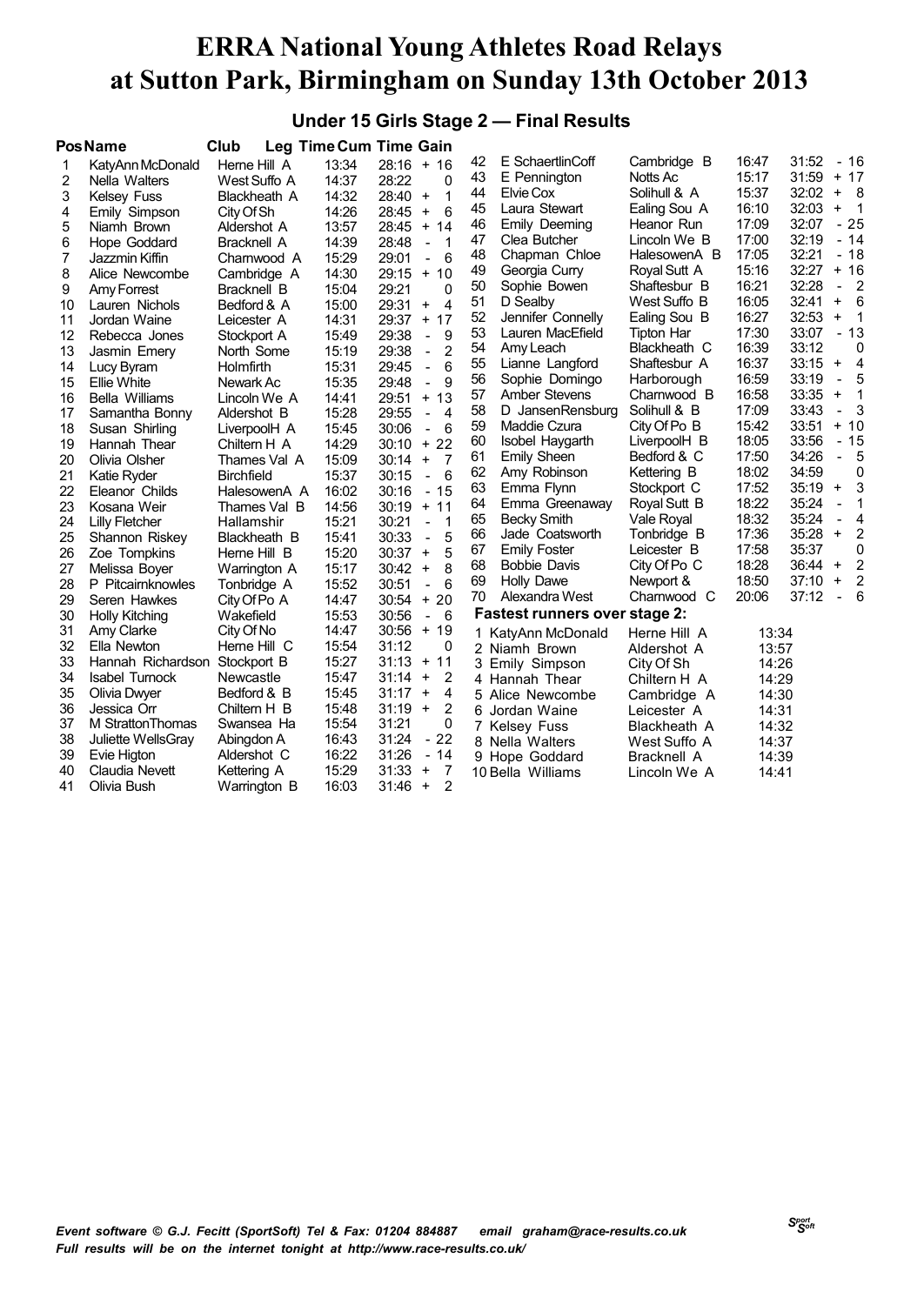#### **Under 15 Girls Stage 3 — Final Results**

|    | <b>PosName</b>         | Club               |       | Leg Time Cum Time Gain                              |    |                                      |                     |       |       |                                  |                            |
|----|------------------------|--------------------|-------|-----------------------------------------------------|----|--------------------------------------|---------------------|-------|-------|----------------------------------|----------------------------|
| 1  | Saskia Millard         | Herne Hill A       | 13:57 | 42:13<br>0                                          | 40 | G AstonMassey                        | Warrington B        | 16:33 | 48:19 | $\ddot{}$                        | $\overline{\phantom{0}}$ 1 |
| 2  | Jessica Keene          | Blackheath A       | 13:58 | 42:38<br>1<br>$\ddot{}$                             | 41 | Megan Newton                         | West Suffo B        | 15:47 | 48:28 |                                  | $+10$                      |
| 3  | Grace Goddard          | <b>Bracknell A</b> | 13:55 | 3<br>42:43<br>$\ddot{}$                             | 42 | Ellie Cooper                         | Notts Ac            | 16:34 | 48:33 | $\ddot{}$                        | $\overline{1}$             |
| 4  | Lauren Murphy          | West Suffo A       | 14:25 | $\overline{2}$<br>42:47<br>$\overline{a}$           | 43 | Rhiannon Troop                       | Lincoln We B        | 16:16 | 48:35 | $\ddot{}$                        | $\overline{\mathbf{4}}$    |
| 5  | <b>Stacey Burrows</b>  | Aldershot A        | 15:00 | 0<br>43:45                                          | 44 | Nicole Beard                         | Solihull & A        | 16:40 | 48:42 |                                  | 0                          |
| 6  | Ellie Wallace          | North Some         | 14:10 | $\overline{7}$<br>43:48<br>$+$                      | 45 | Jessica Hurley                       | Shaftesbur B        | 16:18 | 48:46 | $\ddot{}$                        | 5                          |
| 7  | Laura Mullin           | Charnwood A        | 14:48 | 0<br>43:49                                          | 46 | <b>Emily Baxter</b>                  | Chiltern H B        | 17:30 | 48:49 |                                  | $-10$                      |
| 8  | Erin McCaffray         | Bedford & A        | 14:32 | 2<br>44:03<br>$+$                                   | 47 | <b>Grace Stirland</b>                | Royal Sutt A        | 16:24 | 48:51 | $\ddot{}$                        | $\overline{2}$             |
| 9  | Mariella DeLara        | City Of Sh         | 15:35 | 5<br>44:20                                          | 48 | Marie Sato                           | Shaftesbur A        | 15:56 | 49:11 | $\ddot{}$                        | $\overline{7}$             |
| 10 | Bethan Strange         | LiverpoolH A       | 14:24 | 8<br>44:30<br>$\ddot{}$                             | 49 | Chloe Fitzpatrick                    | HalesowenA B        | 16:53 | 49:14 | $\overline{\phantom{a}}$         | $\mathbf 1$                |
| 11 | Caitlin Roper          | Leicester A        | 14:53 | 0<br>44:30                                          | 50 | Niamh Watson                         | Harborough          | 16:11 | 49:30 | $\ddot{}$                        | $6\overline{6}$            |
| 12 | Remi Flavell           | <b>Birchfield</b>  | 14:16 | 9<br>44:31<br>$\ddot{}$                             | 51 | Aimee Seager                         | Charnwood B         | 16:11 | 49:46 | $\ddot{}$                        | - 6                        |
| 13 | Emily Read             | Bracknell B        | 15:12 | $\overline{\mathbf{A}}$<br>44:33<br>$\overline{a}$  | 52 | Ffion Jenkins                        | Swansea Ha          | 18:26 | 49:47 |                                  | $-15$                      |
| 14 | India Weir             | Thames Val A       | 14:37 | 6<br>44:51<br>$\ddot{}$                             | 53 | Chloe Kibblewhite                    | Blackheath C        | 16:57 | 50:09 | $\ddot{}$                        | - 1                        |
| 15 | Amy Chalmers           | Cambridge A        | 15:43 | 7<br>44:58<br>$\overline{a}$                        | 54 | Millie Caddick                       | <b>Tipton Har</b>   | 17:04 | 50:11 | $\overline{\phantom{0}}$         | $\overline{\phantom{0}}$ 1 |
| 16 | <b>Juliet Downs</b>    | Stockport A        | 15:23 | $\overline{\mathbf{A}}$<br>45:01<br>$\overline{a}$  | 55 | Georgia Stirland                     | Heanor Run          | 18:20 | 50:27 |                                  | $-9$                       |
| 17 | Erica Byram            | Holmfirth          | 15:22 | 45:07<br>3<br>$\overline{a}$                        | 56 | Eleanor Middleton                    | Newcastle           | 19:15 | 50:29 |                                  | $-22$                      |
| 18 | Yasmin Austridge       | Blackheath B       | 14:44 | $\overline{7}$<br>45:17<br>$\ddot{}$                | 57 | Roisin Lynch                         | Ealing Sou B        | 18:00 | 50:53 | $\blacksquare$                   | 5                          |
| 19 | Elizabeth Squibbs      | Aldershot B        | 15:25 | $\overline{2}$<br>45:20<br>$\overline{\phantom{a}}$ | 58 | T JansenRensburg                     | Solihull & B        | 18:02 | 51:45 |                                  | 0                          |
| 20 | Laura Wilkinson        | Lincoln We A       | 15:32 | 45:23<br>4<br>$\overline{a}$                        | 59 | <b>Emily Rowee</b>                   | LiverpoolH B        | 17:50 | 51:46 | $\ddot{}$                        | 1                          |
| 21 | Imani Wilson           | Hallamshir         | 15:04 | 3<br>45:25<br>$\ddot{}$                             | 60 | Lois Ruebotham                       | Vale Royal          | 17:51 | 53:15 | $\ddot{}$                        | 5                          |
| 22 | Lilly Higgins          | HalesowenA A       | 15:53 | 0<br>46:09                                          | 61 | Georgia Smith                        | Leicester B         | 17:41 | 53:18 | $\begin{array}{c} + \end{array}$ | 6                          |
| 23 | <b>Emily Bannister</b> | Chiltern H A       | 16:01 | 4<br>46:11<br>$\overline{\phantom{a}}$              | 62 | Jessica Tarr                         | <b>Royal Sutt B</b> | 18:12 | 53:36 | $\ddot{}$                        | $\overline{2}$             |
| 24 | Alice Setyabule        | Herne Hill B       | 15:35 | $\overline{2}$<br>$\ddot{}$<br>46:12                | 63 | <b>Harriet Todd</b>                  | City Of Po B        | 19:50 | 53:41 | $\blacksquare$                   | $\overline{4}$             |
| 25 | Madeline Jackson       | Newark Ac          | 16:30 | 10<br>46:18<br>$\overline{\phantom{0}}$             | 64 | Rosie Fenton                         | Tonbridge B         | 18:38 | 54:06 | $\ddag$                          | $\overline{2}$             |
| 26 | India Elliott          | Wakefield          | 15:28 | 46:24<br>$+$<br>4                                   | 65 | Elise Sherwin                        | City Of Po C        | 18:02 | 54:46 | $\ddot{}$                        | 3                          |
| 27 | Lauren Goddard         | Warrington A       | 15:44 | 46:26<br>0                                          | 66 | Anwen Roberts                        | Newport &           | 18:37 | 55:47 | $\ddag$                          | 3                          |
| 28 | Rachel Muckelt         | City Of Po A       | 15:39 | 46:33<br>1<br>$+$                                   |    | <b>Fastest runners over stage 3:</b> |                     |       |       |                                  |                            |
| 29 | Eleanor Cohen          | Tonbridge A        | 15:47 | 46:38<br>1<br>$\qquad \qquad \blacksquare$          | 1. | Grace Goddard                        | <b>Bracknell A</b>  | 13:55 |       |                                  |                            |
| 30 | H JusuSheriff          | Thames Val B       | 16:30 | 46:49<br>7<br>$\blacksquare$                        |    | 2 Saskia Millard                     | Herne Hill A        | 13:57 |       |                                  |                            |
| 31 | Chloe Lockett          | Stockport B        | 15:47 | 47:00<br>2<br>$\ddot{}$                             | 3  | Jessica Keene                        | Blackheath A        | 13:58 |       |                                  |                            |
| 32 | Tula Hart              | Aldershot C        | 15:40 | 7<br>47:06<br>$+$                                   | 4  | Ellie Wallace                        | North Some          | 14:10 |       |                                  |                            |
| 33 | Maisie Pritchard       | Bedford & B        | 15:54 | $\overline{2}$<br>47:11<br>$\ddot{}$                |    | 5 Remi Flavell                       | <b>Birchfield</b>   | 14:16 |       |                                  |                            |
| 34 | Tatiana Cooke          | Herne Hill C       | 16:03 | $\overline{2}$<br>47:15<br>$\overline{a}$           |    | 6 Bethan Strange                     | LiverpoolH A        | 14:24 |       |                                  |                            |
| 35 | Erica Wallace          | Ealing Sou A       | 15:39 | 47:42<br>$+$<br>10                                  |    | 7 Lauren Murphy                      | West Suffo A        | 14:25 |       |                                  |                            |
| 36 | Kathryn Bell           | Cambridge B        | 16:05 | 47:57<br>$+$<br>6                                   |    | 8 Erin McCaffray                     | Bedford & A         | 14:32 |       |                                  |                            |
| 37 | Imogen Crossland       | City Of No         | 17:14 | 6<br>48:10<br>$\qquad \qquad \blacksquare$          |    | 9 India Weir                         | Thames Val A        | 14:37 |       |                                  |                            |
| 38 | Lottie Siddle          | Abingdon A         | 16:48 | 48:12<br>0                                          |    | 10 Yasmin Austridge                  | Blackheath B        | 14:44 |       |                                  |                            |
| 39 | Rebecca Hughes         | Kettering A        | 16:41 | $48:14 +$<br>1                                      |    |                                      |                     |       |       |                                  |                            |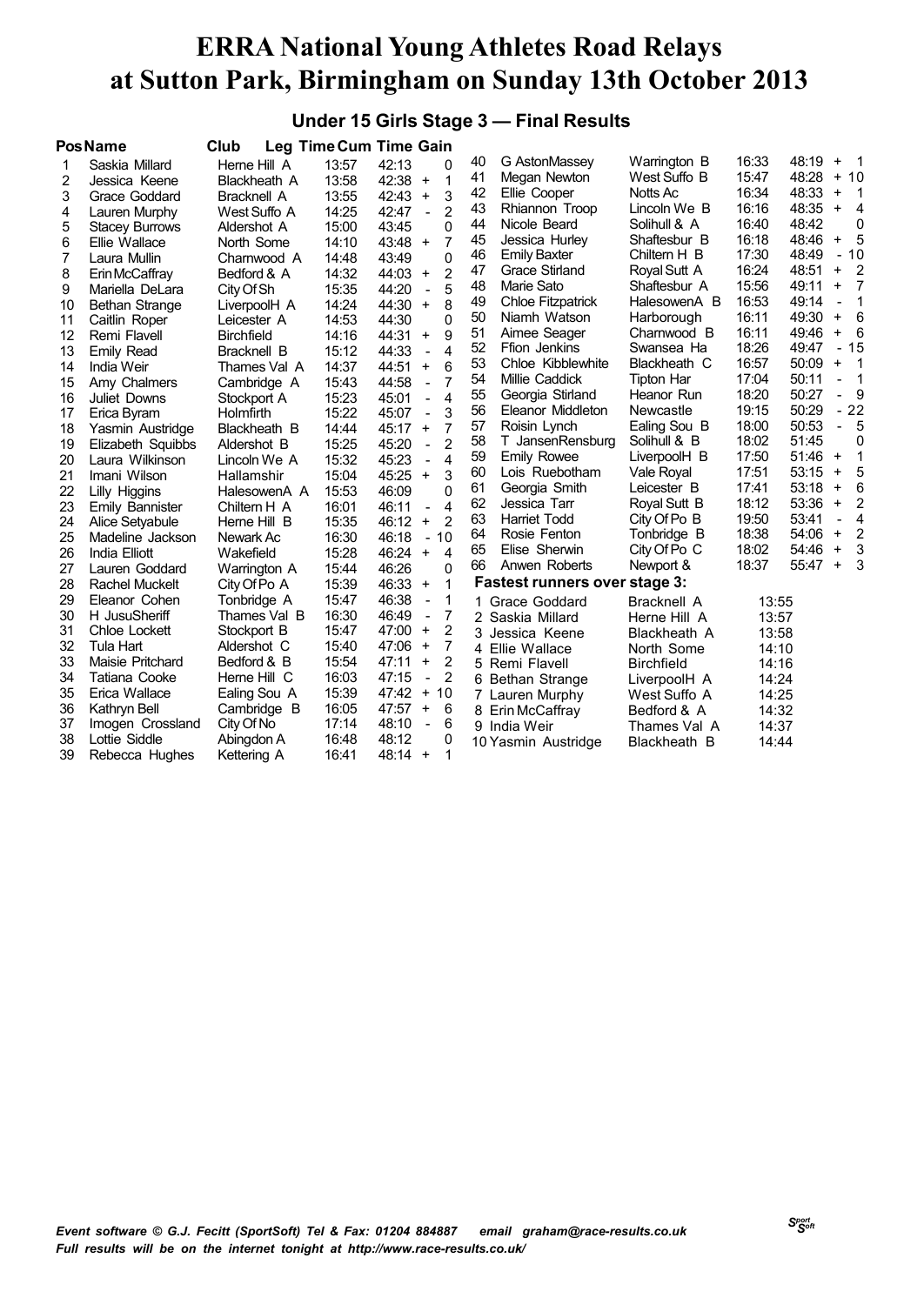**Under 15 Girls — Team Results — Final**

**(nn) is team position after the appropriate stage.**

| <b>Herne Hill Harriers</b><br>1                |            |                       |                | $\mathbf{A}$                     | 42:13         |       | 23                                                   | <b>Chiltern Harriers AC</b>    |                              |                | $\mathbf{A}$               | 46:11         |       |
|------------------------------------------------|------------|-----------------------|----------------|----------------------------------|---------------|-------|------------------------------------------------------|--------------------------------|------------------------------|----------------|----------------------------|---------------|-------|
| 1 Kate Brown<br>3 Saskia Millard               | (1)        | $(17)$ 14:42<br>13:57 |                | 2 KatyAnnMcDonald (1)            |               | 13:34 | 1 SWagerLeigh<br>3 EmilyBannister                    |                                | $(41)$ 15:41<br>$(23)$ 16:01 |                | 2 Hannah Thear             | (19)          | 14:29 |
| <b>Blackheath &amp; Bromley Harriers</b><br>2  |            |                       |                | $\mathbf{A}$                     | 42:38         |       | 24                                                   | <b>Herne Hill Harriers</b>     |                              |                | $\mathbf{B}$               | 46:12         |       |
| 1 NaomiKingston<br>3 Jessica Keene             | (4)<br>(2) | 14:08<br>13:58        |                | 2 KelseyFuss                     | (3)           | 14:32 | <b>Daisy Setyabule</b><br>1<br>3 Alice Setyabule     |                                | $(31)$ 15:17<br>$(24)$ 15:35 | $\overline{2}$ | <b>ZoeTompkins</b>         | (26)          | 15:20 |
| 3<br><b>Bracknell AC</b>                       |            |                       |                | $\mathbf{A}$                     | 42:43         |       | 25<br><b>NewarkAC</b>                                |                                |                              |                |                            | 46:18         |       |
| 1 ElenaCarey<br>3 Grace Goddard                | (5)<br>(3) | 14:09<br>13:55        |                | 2 HopeGoddard                    | (6)           | 14:39 | Olivia Mathias<br>$\mathbf{1}$<br>3 Madeline Jackson | (6)                            | 14:13<br>$(25)$ 16:30        | $\overline{2}$ | <b>EllieWhite</b>          | (15)          | 15.35 |
| <b>West Suffolk AC</b><br>4                    |            |                       |                | $\mathbf{A}$                     | 42:47         |       | 26                                                   | Wakefield District H & AC      |                              |                |                            | 46:24         |       |
| 1 SophieTooley<br>3 LaurenMurphy               | (2)<br>(4) | 13:45<br>14:25        |                | 2 NellaWalters                   | (2)           | 14:37 | 1 Beth Oates<br>3 India Elliott                      |                                | $(24)$ 15:03<br>$(26)$ 15:28 | $2^{\circ}$    | <b>Holly Kitching</b>      | (30)          | 15:53 |
| Aldershot Farnham & District<br>5              |            |                       |                | $\mathbf{A}$                     | 43:45         |       | 27<br><b>Warrington AC</b>                           |                                |                              |                | $\mathbf{A}$               | 46:26         |       |
| 1 EugenieCockle                                |            | $(19)$ 14:48          | $\overline{2}$ | Niamh Brown                      | (5)           | 13:57 | 1 VRamsbottom                                        |                                | $(35)$ 15:25                 | $\mathbf{2}$   | Melissa Boyer              | (27)          | 15:17 |
| 3 Stacey Burrows                               | (5)        | 15:00                 |                |                                  |               |       | 3 Lauren Goddard                                     |                                | $(27)$ 15:44                 |                |                            |               |       |
| North Somerset AC<br>6                         |            |                       |                |                                  | 43:48         |       | 28                                                   | City Of Portsmouth AC          |                              |                | $\mathbf{A}$               | 46:33         |       |
| 1 Alice Davies                                 |            | $(11)$ 14:19          | 2              | Jasmin Emery                     | (13)          | 15:19 | Jessica Embling<br>1.                                | (49)                           | 16:07                        | $\overline{2}$ | Seren Hawkes               | (29)          | 14:47 |
| 3 EllieWallace                                 | (6)        | 14:10                 |                |                                  |               |       | 3 RachelMuckelt                                      |                                | $(28)$ 15:39                 |                |                            |               |       |
| CharnwoodAC<br>7                               |            |                       |                | $\mathbf{A}$                     | 43:49         |       | 29<br>TonbridgeAC                                    |                                |                              |                | $\mathbf{A}$               | 46:38         |       |
| 1 LucyJones                                    | (1)        | 13:32                 | 2              | Jazzmin Kiffin                   | (7)           | 15:29 | 1 AliceRalph                                         |                                | $(22)$ 14:59                 |                | 2 PPitcaimknowles          | (28)          | 15:52 |
| 3 LauraMullin                                  | (7)        | 14:48                 |                |                                  |               |       | 3 EleanorCohen                                       |                                | $(29)$ 15:47                 |                |                            |               |       |
| 8<br>Bedford & County AC                       |            |                       |                | $\mathbf{A}$                     | 44:03         |       | 30                                                   | <b>Thames Valley Harriers</b>  |                              |                | $\cdot$ B                  | 46:49         |       |
| 1 Tabatha Walford                              |            | $(14)$ 14:31          | $\overline{2}$ | Lauren Nichols                   | (10)          | 15:00 | 1 Verity Walker                                      |                                | $(34)$ 15:23                 | $\overline{2}$ | <b>KosanaWeir</b>          | (23)          | 14:56 |
| 3 ErinMcCaffray                                | (8)        | 14:32                 |                |                                  |               |       | 3 HJusuSheriff                                       |                                | $(30)$ 16:30                 |                |                            |               |       |
| 9<br>City Of Sheffield AC                      |            |                       |                |                                  | 44:20         |       | 31                                                   | Stockport Harriers & AC        |                              |                | ʻВ'                        | 47:00         |       |
| 1 Amelia Lancaster                             |            | $(10)$ 14:19          | $2^{\circ}$    | <b>EmilySimpson</b>              | (4)           | 14:26 | GeorgiaMaeBourke (44) 15:46<br>1.                    |                                |                              |                | 2 Hannah Richardson (33)   |               | 15:27 |
| 3 MariellaDeLara                               | (9)        | 15:35                 |                |                                  |               |       | 3 ChloeLockett                                       |                                | $(31)$ 15:47                 |                |                            |               |       |
| Liverpool Harriers & AC<br>10                  |            |                       |                | $\mathbf{A}$                     | 44:30         |       | 32                                                   | Aldershot Farnham & District   |                              |                | $\cdot$ C'                 | 47:06         |       |
| 1 Emily Gray                                   |            | $(12)$ 14:21          | $\overline{2}$ | <b>Susan Shirling</b>            | (18)          | 15:45 | 1 TaraDeKlerk                                        |                                | $(25)$ 15:04                 |                | 2 EvieHigton               | (39)          | 16:22 |
| 3 Bethan Strange                               |            | $(10)$ 14:24          |                |                                  |               |       | 3 Tula Hart                                          |                                | $(32)$ 15:40                 |                |                            |               |       |
| Leicester Coritanian AC<br>-11                 |            |                       |                | $\mathbf{A}$                     | 44:30         |       | 33                                                   | Bedford & County AC            |                              |                | $\mathbf{B}$               | 47:11         |       |
| 1 Francesca Green (28) 15:06                   |            |                       | $\overline{2}$ | Jordan Waine                     | (11)          | 14:31 | MeganMiddleton<br>$\mathbf{1}$                       |                                | $(39)$ 15:32                 | $\mathbf{2}$   | Olivia Dwyer               | (35)          | 15.45 |
| 3 Caitlin Roper                                |            | $(11)$ 14:53          |                |                                  |               |       | 3 Maisie Pritchard                                   |                                | $(33)$ 15:54                 |                |                            |               |       |
| <b>Birchfield Harriers</b><br>12               |            |                       |                |                                  | 44:31         |       | 34                                                   | <b>Herne Hill Harriers</b>     |                              |                | $\cdot$ $C$                | 47:15         |       |
| 1 Karys Amory                                  |            | $(15)$ 14:38          |                | 2 Katie Ryder                    | (21)          | 15:37 | 1 Hannah Tompkins                                    | (32) 15:18                     |                              |                | 2 EllaNewton               | (32)          | 15:54 |
|                                                |            |                       |                |                                  |               |       | 3 TatianaCooke                                       |                                | $(34)$ 16:03                 |                |                            |               |       |
| 3 RemiFlavell                                  |            | $(12)$ 14:16          |                |                                  |               |       |                                                      |                                |                              |                |                            |               |       |
| <b>Bracknell AC</b><br>13                      |            |                       |                | $\mathbf{B}$                     | 44:33         |       | 35                                                   | Ealing Southall & Middlesex AC |                              |                | $\mathbf{A}$               | 47:42         |       |
| 1 Hannah Willis                                |            | $(9)$ 14:17           | $\mathbf{2}$   | Amy Forrest                      | (9)           | 15.04 | NicolaRavenhill<br>$\mathbf{1}$                      |                                | $(46)$ 15:53                 |                | 2 Laura Stewart            | (45)          | 16:10 |
| 3 EmilyRead                                    |            | $(13)$ 15:12          |                |                                  |               |       | 3 EricaWallace                                       |                                | $(35)$ 15:39                 |                |                            |               |       |
| 14<br><b>Thames Valley Harriers</b>            |            |                       |                | $\mathbf{A}$                     | 44:51         |       | 36                                                   | Cambridge & Coleridge AC       |                              |                | $\cdot$ B                  | 47:57         |       |
| 1 Alice Harray                                 |            | $(27)$ 15:05          |                | 2 OliviaOlsher                   | (20)          | 15.09 | <b>Belinda Dow</b><br>$\mathbf{1}$                   |                                | $(26)$ 15:05                 |                | 2 ESchaertlinCoff          | (42)          | 16:47 |
| 3 IndiaWeir                                    |            | $(14)$ 14:37          |                |                                  |               |       | 3 Kathryn Bell                                       |                                | $(36)$ 16:05                 |                |                            |               |       |
| Cambridge & Coleridge AC<br>15                 |            |                       |                | $\mathbf{A}$                     | 44:58         |       | 37                                                   | City Of Norwich AC             |                              |                |                            | 48:10         |       |
| 1 LucyParker                                   |            |                       |                | (18) 14:45 2 AliceNewcombe       | (8)           | 14:30 | 1 Anna Bakewell                                      |                                | $(50)$ 16:09                 | $2^{\circ}$    | AmyClarke                  | (31)          | 14:47 |
| 3 AmyChalmers                                  |            | $(15)$ 15:43          |                |                                  |               |       | 3 ImogenCrossland (37) 17:14                         |                                |                              |                |                            |               |       |
| Stockport Harriers & AC<br>16                  |            |                       |                | $\mathbf{A}$                     | 45:01         |       | 38.                                                  | Abingdon Amblers A C           |                              |                |                            | 48:12         |       |
| 1 KatyWhiteoak                                 | (3)        | 13:49                 | $\mathbf{2}$   | RebeccaJones                     | (12)          | 15:49 | 1 FionaBunn                                          |                                | $(16)$ 14:41                 | 2              | JulietteWellsGray (38)     |               | 16.43 |
| 3 Juliet Downs                                 |            | $(16)$ 15:23          |                |                                  |               |       | 3 Lottie Siddle                                      |                                | $(38)$ 16:48                 |                |                            |               |       |
| <b>Holmfirth Harriers AC</b><br>17             |            |                       |                |                                  | 45:07         |       | 39                                                   | <b>Kettering Town Harriers</b> |                              |                | $\mathbf{A}$               | 48:14         |       |
| 1 OliviaSykes                                  | (8)        | 14:14                 |                | 2 Lucy Byram                     | (14)          | 15:31 | 1 Benthany Gordon                                    |                                | $(47)$ 16:04                 | $\mathbf{2}$   | ClaudiaNevett              | (40)          | 15:29 |
| 3 EricaByram                                   |            | $(17)$ 15:22          |                |                                  |               |       | 3 Rebecca Hughes                                     |                                | $(39)$ 16:41                 |                |                            |               |       |
| <b>Blackheath &amp; Bromley Harriers</b><br>18 |            |                       |                | $\mathbf{B}$                     | 45:17         |       | 40<br>Warrington $AC$                                |                                |                              |                | $\mathbf{B}$               | 48:19         |       |
| 1 Georgina Taylor                              |            | $(20)$ 14:52          |                | 2 Shannon Riskey                 | (25)          | 15.41 | 1 LFerris                                            |                                | $(43)$ 15:43                 | 2              | <b>OliviaBush</b>          | (41)          | 16.03 |
| 3 Yasmin Austridge (18) 14:44                  |            |                       |                |                                  |               |       | 3 GAstonMassey                                       |                                | $(40)$ 16:33                 |                |                            |               |       |
| 19<br>Aldershot Farnham & District             |            |                       |                | $\mathbf{B}$                     | 45:20         |       | 41                                                   | <b>West Suffolk AC</b>         |                              |                | $\mathbf{B}^*$             | 48:28         |       |
| 1 Tilly Horton                                 |            | $(13)$ 14:27          |                | 2 Samantha Bonny                 | (17)          | 15:28 | 1 HollieDavies                                       |                                | $(57)$ 16:36                 | $\mathbf{2}$   | <b>D</b> Sealby            | (51)          | 16.05 |
| 3 Elizabeth Squibbs (19) 15:25                 |            |                       |                |                                  |               |       | 3 Megan Newton                                       |                                | $(41)$ 15:47                 |                |                            |               |       |
| 20 Lincoln Wellington AC                       |            |                       |                | $\mathbf{A}$                     | 45:23         |       | Notts AC<br>42                                       |                                |                              |                |                            | 48:33         |       |
| 1 Leah Epton                                   |            | $(29)$ 15:10          |                | 2 Bella Williams                 | (16)          | 14:41 | 1 MeganClarke                                        |                                | $(60)$ 16:42                 | 2              | EPennington                | (43)          | 15.17 |
| 3 LauraWilkinson                               |            | $(20)$ 15:32          |                |                                  |               |       | 3 EllieCooper                                        |                                | $(42)$ 16:34                 |                |                            |               |       |
| <b>Hallamshire Harriers Sheffield</b><br>21    |            |                       |                |                                  | 45:25         |       | Lincoln Wellington AC<br>43                          |                                |                              |                | $\mathbf{B}$               | 48:35         |       |
| 1 MaryMcCarthy                                 |            | $(23)$ 15:00          |                | 2 Lilly Fletcher                 | (24)          | 15:21 | 1 Lucy Thomton                                       |                                | $(33)$ 15:19                 | $\overline{2}$ | <b>Clea Butcher</b>        | (47)          | 17:00 |
| 3 ImaniWilson                                  |            | $(21)$ 15:04          |                |                                  |               |       | 3 Rhiannon Troop                                     |                                | $(43)$ 16:16                 |                |                            |               |       |
| Halesowen A & Cc<br>22<br>1 Abigail Saker      | (7)        | 14:14                 |                | $\mathbf{A}$<br>2 Eleanor Childs | 46:09<br>(22) | 16.02 | 44<br>1 KatieMladenovic                              | Solihull & Small Heath AC      | $(52)$ 16:25                 |                | $\mathbf{A}$<br>2 ElvieCox | 48:42<br>(44) | 15.37 |

*Event software © G.J. Fecitt (SportSoft) Tel & Fax: 01204 884887 email graham@race-results.co.uk Full results will be on the internet tonight at http://www.race-results.co.uk/*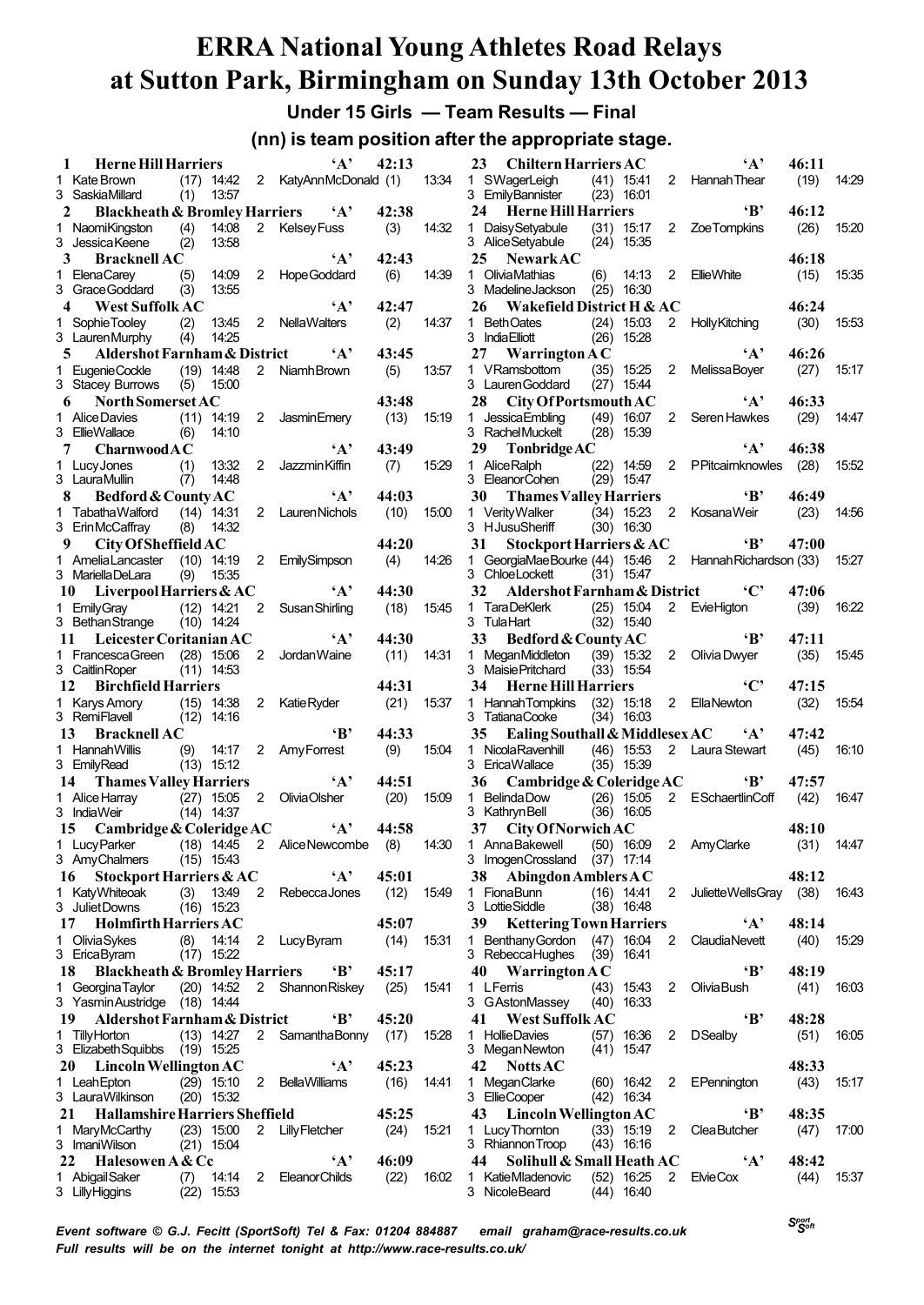| 45 | <b>Shaftesbury Barnet Harriers</b>                              |      |                              |                | $\mathbf{B}$           | 48:46 |       | $\mathbf{B}$<br>Liverpool Harriers & AC<br>59                                                                                  | 51:46 |
|----|-----------------------------------------------------------------|------|------------------------------|----------------|------------------------|-------|-------|--------------------------------------------------------------------------------------------------------------------------------|-------|
|    | 1 Gabriella Kyriacou (48) 16:07<br>3 Jessica Hurley             |      | $(45)$ 16:18                 |                | 2 Sophie Bowen         | (50)  | 16:21 | 1 PaigeMisund<br>$(45)$ 15:51<br>$\overline{\phantom{0}}^2$<br>IsobelHaygarth<br>3 EmilyRowee<br>$(59)$ 17:50                  | (60)  |
| 46 | <b>Chiltern Harriers AC</b>                                     |      |                              |                | $\mathbf{B}$           | 48:49 |       | $\mathbf{B}$<br>60<br>Leicester Coritanian AC                                                                                  | 53:18 |
|    | 1 Orla Fawcett<br>3 EmilyBaxter                                 |      | $(38)$ 15:31<br>$(46)$ 17:30 | 2              | Jessica Orr            | (36)  | 15:48 | 1 Chloe Foster<br>$(67)$ 17:39<br>2<br><b>EmilyFoster</b><br>3 Georgia Smith<br>$(61)$ 17:41                                   | (67)  |
| 47 | Royal Sutton Coldfield AC                                       |      |                              |                | $\mathbf{A}$           | 48:51 |       | $\mathbf{B}$<br>61<br>Royal Sutton Coldfield AC                                                                                | 53:36 |
|    | Libby Dunne<br>3 Grace Stirland                                 |      | $(65)$ 17:11<br>$(47)$ 16:24 |                | 2 Georgia Curry        | (49)  | 15.16 | 1 Rebecca Evans<br>$(63)$ 17:02<br>$\overline{2}$<br>EmmaGreenaway (64)<br>3 Jessica Tarr<br>$(62)$ 18:12                      |       |
| 48 | <b>Shaftesbury Barnet Harriers</b>                              |      |                              |                | $\mathbf{A}$           | 49:11 |       | 62<br>City Of Portsmouth AC<br>$\mathbf{B}$                                                                                    | 53:41 |
|    | 1 GMarlborough<br>3 Marie Sato                                  |      | $(59)$ 16:38<br>$(48)$ 15:56 |                | 2 LianneLangford       | (55)  | 16:37 | 1 Robyn Lewis<br>$(69)$ 18:09<br>$\mathbf{2}^{\circ}$<br><b>MaddieCzura</b><br>3 Harriet Todd<br>$(63)$ 19:50                  | (59)  |
| 49 | Halesowen A & Cc                                                |      |                              |                | $\mathbf{B}$           | 49:14 |       | $\mathbf{B}$<br>63<br><b>Tonbridge AC</b>                                                                                      | 54:06 |
|    | 1 OliviaWorth<br>3 Chloe Fitzpatrick                            |      | $(30)$ 15:16<br>$(49)$ 16:53 |                | 2 Chapman Chloe        | (48)  | 17:05 | 1 RebeccaO'Hara<br>$(68)$ 17:52<br>$\overline{2}$<br>Jade Coatsworth<br>3 Rosie Fenton<br>$(64)$ 18:38                         | (66)  |
| 50 | <b>Harborough AC</b>                                            |      |                              |                |                        | 49:30 |       | $\cdot$ $C$<br>City Of Portsmouth AC<br>64                                                                                     | 54:46 |
| 1. | <b>Mollie Watson</b><br>3 NiamhWatson                           |      | $(51)$ 16:20<br>$(50)$ 16:11 |                | 2 SophieDomingo        | (56)  | 16:59 | 1 Fenella Johnson<br>$(70)$ 18:16<br><b>BobbieDavis</b><br>2<br>3 Elise Sherwin<br>$(65)$ 18:02                                | (68)  |
| 51 | CharnwoodAC                                                     |      |                              |                | $\mathbf{B}$           | 49:46 |       | 65<br>Newport & District RC                                                                                                    | 55:47 |
|    | 1 PaigeStevenson<br>3 Aimee Seager                              |      | $(58)$ 16:37<br>$(51)$ 16:11 |                | 2 AmberStevens         | (57)  | 16.58 | Charlotte Freegard (71) 18:20<br>2<br><b>HollyDawe</b><br>1.<br>3 Anwen Roberts<br>$(66)$ 18:37                                | (69)  |
| 52 | <b>Swansea Harriers</b>                                         |      |                              |                |                        | 49:47 |       | <b>Non-Counters-</b>                                                                                                           |       |
|    | 1 Bethan Harris<br>3 Ffion Jenkins                              |      | $(37)$ 15:27<br>$(52)$ 18:26 |                | 2 MStrattonThomas (37) |       | 15.54 | <b>Vale Royal AC</b>                                                                                                           | 53:15 |
| 53 | <b>Blackheath &amp; Bromley Harriers C'</b>                     |      |                              |                |                        | 50:09 |       | 1 ChloeDooley<br>$(61)$ 16.52<br>2 BeckySmith                                                                                  | (65)  |
|    | 1 Mary Guy<br>3 Chloe Kibblewhite                               | (53) | $(54)$ 16:33<br>16:57        |                | 2 Amy Leach            | (54)  | 16:39 | 3 Lois Ruebotham<br>$(60)$ 17:51<br><b>Incomplete Teams:</b>                                                                   |       |
| 54 | <b>Tipton Harriers</b>                                          |      |                              |                |                        | 50:11 |       |                                                                                                                                |       |
|    | 1 Rosa Lewis<br>3 MillieCaddick                                 |      | $(40)$ 15:37<br>$(54)$ 17:04 |                | 2 LaurenMacEfield      | (53)  | 17:30 | $\cdot$ C<br>Bedford & County AC<br>1 Anna Vinnicombe (56) 16:36<br>$\overline{2}$<br><b>EmilySheen</b>                        | (61)  |
| 55 | <b>Heanor Running Club</b>                                      |      |                              |                |                        | 50:27 |       |                                                                                                                                |       |
|    | 1 Danielle Smith<br>3 Georgia Stirland                          |      | $(21)$ 14:58<br>$(55)$ 18:20 |                | 2 EmilyDeeming         | (46)  | 17:09 | $\mathbf{B}$<br><b>Kettering Town Harriers</b><br>1 SophieMoss<br>(62) 16:57 2 Amy Robinson                                    | (62)  |
| 56 | Newcastle Staffs AC                                             |      |                              |                |                        | 50:29 |       |                                                                                                                                |       |
|    |                                                                 |      |                              |                |                        |       |       |                                                                                                                                |       |
|    | 1 Sophie Goodfellow (36) 15:27<br>3 EleanorMiddleton (56) 19:15 |      |                              | 2              | <b>IsabelTumock</b>    | (34)  | 15:47 | $\cdot$ $C$<br>Stockport Harriers & AC<br>EmileyHughes<br>$(66)$ 17:27<br>$\overline{\phantom{0}}^2$<br><b>EmmaFlynn</b><br>1. | (63)  |
| 57 | Ealing Southall & Middlesex AC                                  |      |                              |                | $\mathbf{B}$           | 50:53 |       |                                                                                                                                |       |
|    | 1 CourtneyMarshall (53) 16:26<br>3 Roisin Lynch                 |      | $(57)$ 18:00                 | $\overline{2}$ | JenniferConnelly (52)  |       | 16:27 | $\cdot$ C'<br>CharnwoodAC<br>1 Saskia Sharpe<br>(64) 17:06 2 Alexandra West                                                    | (70)  |
| 58 | Solihull & Small Heath AC                                       |      |                              |                | $\mathbf{B}^{\prime}$  | 51:45 |       |                                                                                                                                |       |
|    | 1 LouisaWebber<br>3 TJansenRensburg (58) 18:02                  |      | $(55)$ 16:34                 |                | 2 DJansenRensburg (58) |       | 17:09 | <b>Banbury Harriers AC</b><br>1 EmilyThompson (42) 15:42<br>$\cdot$ C'<br><b>West Suffolk AC</b>                               |       |

*Sport Soft*

2 IsobelHaygarth (60) 18:05

1 ChloeFoster (67) 17:39 2 EmilyFoster (67) 17:58

2 MaddieCzura (59) 15:42

2 BobbieDavis (68) 18:28

17:02 2 EmmaGreenaway (64) 18:22

17:52 2 JadeCoatsworth (66) 17:36

18:20 2 HollyDawe (69) 18:50

16:52 2 BeckySmith (65) 18:32

16:36 2 EmilySheen (61) 17:50

16:57 2 AmyRobinson (62) 18:02

17:06 2 AlexandraWest (70) 20:06

EmmaFlynn (63) 17:52

1 EmmaJobbins (72) 19:18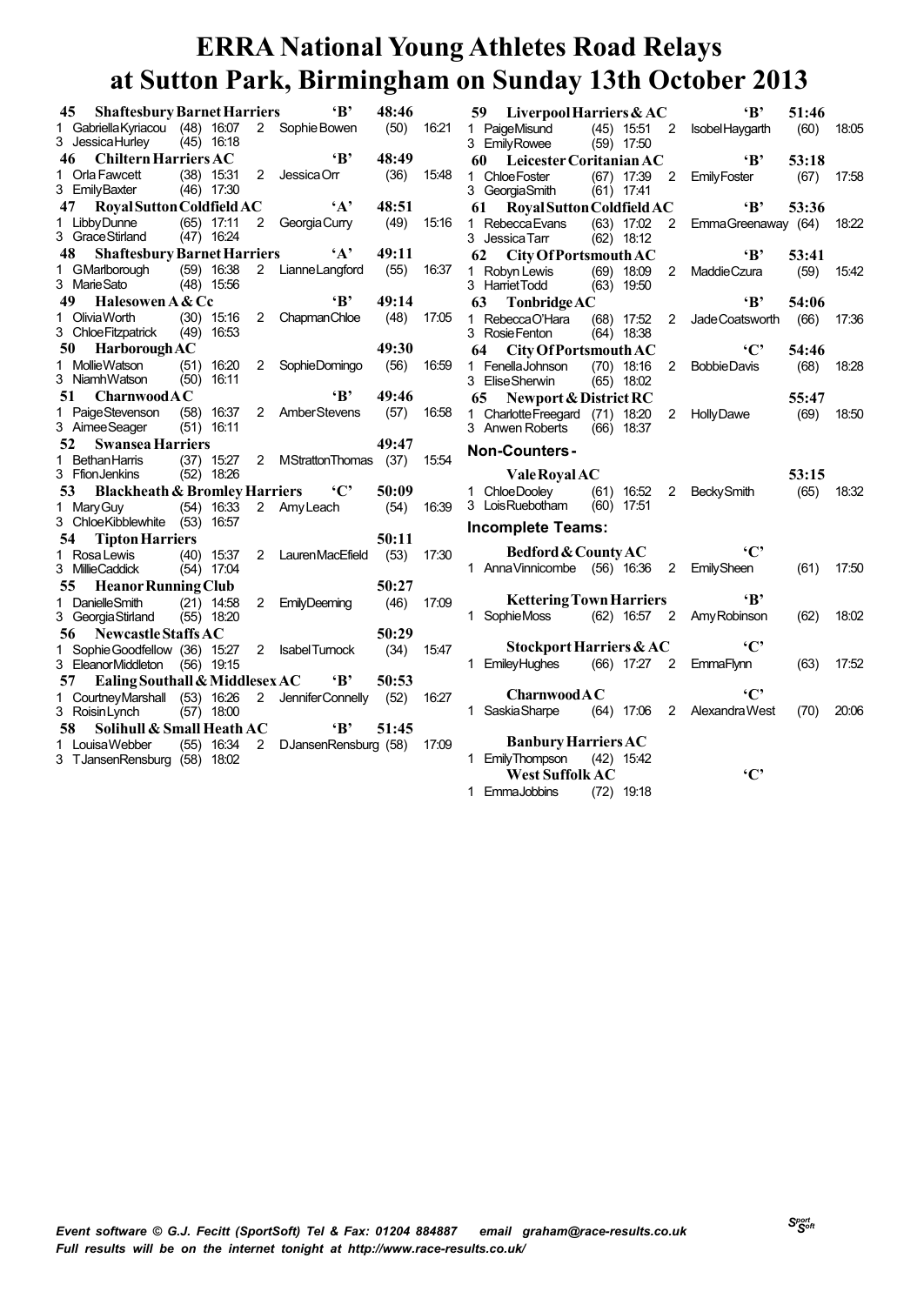#### **Fastest of all legs**

| 1                 | Lucy Jones            | Charnwood         | A | 13:32 |                   | 70 Lilly Fletcher               | Hallamshir        |   | 15:21 |
|-------------------|-----------------------|-------------------|---|-------|-------------------|---------------------------------|-------------------|---|-------|
| 2                 | KatyAnn McDonald      | Herne Hill        | Α | 13:34 |                   | 71 Erica Byram                  | Holmfirth         |   | 15:22 |
| 3                 | Sophie Tooley         | West Suffo        | Α | 13:45 |                   | 72 Verity Walker                | Thames Val        | В | 15:23 |
| 4                 | Katy Whiteoak         | Stockport         | Α | 13:49 | $=$               | Juliet Downs                    | Stockport         | A | 15:23 |
| 5                 | Grace Goddard         | <b>Bracknell</b>  | Α | 13:55 |                   | 74 Elizabeth Squibbs            | Aldershot         | В | 15:25 |
| 6                 | Niamh Brown           | Aldershot         | Α | 13:57 | $=$               | V Ramsbottom                    | Warrington        | A | 15:25 |
| $\equiv$          | Saskia Millard        | Herne Hill        | A | 13:57 | 76                | Sophie Goodfellow               | Newcastle         |   | 15:27 |
|                   |                       |                   |   |       | $=$               | Bethan Harris                   | Swansea Ha        |   | 15:27 |
| 8                 | Jessica Keene         | <b>Blackheath</b> | Α | 13:58 | $=$               |                                 |                   |   | 15:27 |
| 9                 | Naomi Kingston        | <b>Blackheath</b> | Α | 14:08 |                   | Hannah Richardson Stockport     |                   | В |       |
|                   | 10 Elena Carey        | <b>Bracknell</b>  | A | 14:09 | 79                | India Elliott                   | Wakefield         |   | 15:28 |
| 11                | Ellie Wallace         | North Some        |   | 14:10 | $=$               | Samantha Bonny                  | Aldershot         | B | 15:28 |
|                   | 12 Olivia Mathias     | Newark Ac         |   | 14:13 | 81                | Jazzmin Kiffin                  | Charnwood         | A | 15:29 |
|                   | 13 Olivia Sykes       | Holmfirth         |   | 14:14 | $=$               | Claudia Nevett                  | Kettering         | A | 15:29 |
| $=$               | Abigail Saker         | HalesowenA        | A | 14:14 | 83                | Orla Fawcett                    | Chiltern H        | В | 15:31 |
|                   | 15 Remi Flavell       | <b>Birchfield</b> |   | 14:16 | =                 | Lucy Byram                      | Holmfirth         |   | 15:31 |
|                   | 16 Hannah Willis      | <b>Bracknell</b>  | B | 14:17 |                   | 85 Laura Wilkinson              | Lincoln We        | A | 15:32 |
|                   | 17 Alice Davies       | North Some        |   | 14:19 | $\qquad \qquad =$ | Megan Middleton                 | Bedford &         | B | 15:32 |
| $=$               | Amelia Lancaster      | City Of Sh        |   | 14:19 |                   | 87 Ellie White                  | Newark Ac         |   | 15:35 |
|                   | 19 Emily Gray         | LiverpoolH        | A | 14:21 | $=$               | Alice Setyabule                 | Herne Hill        | В | 15:35 |
|                   |                       |                   | Α | 14:24 | $\qquad \qquad =$ | Mariella DeLara                 | City Of Sh        |   | 15:35 |
|                   | 20 Bethan Strange     | LiverpoolH        |   |       | 90                | Elvie Cox                       | Solihull &        | A | 15:37 |
|                   | 21 Lauren Murphy      | West Suffo        | A | 14:25 | $=$               | Rosa Lewis                      | Tipton Har        |   | 15:37 |
|                   | 22 Emily Simpson      | City Of Sh        |   | 14:26 | $\qquad \qquad =$ |                                 |                   |   |       |
|                   | 23 Tilly Horton       | Aldershot         | B | 14:27 |                   | Katie Ryder                     | <b>Birchfield</b> |   | 15:37 |
|                   | 24 Hannah Thear       | Chiltern H        | Α | 14:29 |                   | 93 Rachel Muckelt               | City Of Po        | A | 15:39 |
|                   | 25 Alice Newcombe     | Cambridge         | Α | 14:30 | $=$               | Erica Wallace                   | Ealing Sou        | A | 15:39 |
|                   | 26 Jordan Waine       | Leicester         | A | 14:31 |                   | 95 Tula Hart                    | Aldershot         | С | 15:40 |
| $=$               | Tabatha Walford       | Bedford &         | Α | 14:31 |                   | 96 Shannon Riskey               | Blackheath        | B | 15:41 |
|                   | 28 Erin McCaffray     | Bedford &         | A | 14:32 | $=$               | S WagerLeigh                    | Chiltern H        | A | 15:41 |
| $=$               | <b>Kelsey Fuss</b>    | <b>Blackheath</b> | Α | 14:32 | 98                | Maddie Czura                    | City Of Po        | B | 15:42 |
| 30                | India Weir            | Thames Val        | Α | 14:37 | Ξ.                | Emily Thompson                  | Banbury Ha        |   | 15:42 |
| $\qquad \qquad =$ | Nella Walters         | West Suffo        | A | 14:37 |                   | 100 L Ferris                    | Warrington        | В | 15:43 |
|                   | 32 Karys Amory        | <b>Birchfield</b> |   | 14:38 | $=$               | Amy Chalmers                    | Cambridge         | A | 15:43 |
|                   | 33 Hope Goddard       | <b>Bracknell</b>  | A | 14:39 |                   | 102 Lauren Goddard              | Warrington        | A | 15:44 |
|                   |                       |                   | A | 14:41 |                   | 103 Olivia Dwyer                | Bedford &         | В | 15:45 |
|                   | 34 Bella Williams     | Lincoln We        |   |       | $\qquad \qquad =$ | Susan Shirling                  | LiverpoolH        | A | 15:45 |
| $\equiv$          | Fiona Bunn            | Abingdon A        |   | 14:41 |                   |                                 |                   |   |       |
|                   | 36 Kate Brown         | Herne Hill        | Α | 14:42 |                   | 105 GeorgiaMae Bourke Stockport |                   | В | 15:46 |
|                   | 37 Yasmin Austridge   | <b>Blackheath</b> | В | 14:44 |                   | 106 Eleanor Cohen               | Tonbridge         | A | 15:47 |
|                   | 38 Lucy Parker        | Cambridge         | A | 14:45 | $\qquad \qquad =$ | Megan Newton                    | West Suffo        | В | 15:47 |
|                   | 39 Amy Clarke         | City Of No        |   | 14:47 | $=$               | Chloe Lockett                   | Stockport         | В | 15:47 |
| $\equiv$          | Seren Hawkes          | City Of Po        | A | 14:47 | =                 | Isabel Turnock                  | Newcastle         |   | 15:47 |
| 41                | Laura Mullin          | Charnwood         | A | 14:48 |                   | 110 Jessica Orr                 | Chiltern H        | B | 15:48 |
| $=$               | Eugenie Cockle        | Aldershot         | A | 14:48 |                   | 111 Rebecca Jones               | Stockport         | A | 15:49 |
|                   | 43 Georgina Taylor    | <b>Blackheath</b> | B | 14:52 |                   | 112 Paige Misund                | LiverpoolH        | В | 15:51 |
|                   | 44 Caitlin Roper      | Leicester         | A | 14:53 |                   | 113 P Pitcairnknowles           | Tonbridge         | A | 15:52 |
|                   | 45 Kosana Weir        | Thames Val        | В | 14:56 |                   | 114 Nicola Ravenhill            | Ealing Sou        | Α | 15:53 |
|                   | 46 Danielle Smith     | Heanor Run        |   | 14:58 | Ξ.                | Lilly Higgins                   | HalesowenA        | A | 15:53 |
|                   | 47 Alice Ralph        | Tonbridge         | A | 14:59 | =                 | <b>Holly Kitching</b>           | Wakefield         |   | 15:53 |
|                   | 48 Mary McCarthy      | Hallamshir        |   | 15:00 |                   | 117 Maisie Pritchard            | Bedford &         | В | 15:54 |
| $=$               | <b>Stacey Burrows</b> |                   |   |       | =                 | Ella Newton                     | Herne Hill        | С | 15:54 |
|                   |                       | Aldershot         | A | 15:00 | $\qquad \qquad =$ | M Stratton Thomas               | Swansea Ha        |   | 15:54 |
| =                 | Lauren Nichols        | Bedford &         | A | 15:00 |                   |                                 | Shaftesbur        |   | 15:56 |
|                   | 51 Beth Oates         | Wakefield         |   | 15:03 |                   | 120 Marie Sato                  |                   | A |       |
|                   | 52 Tara DeKlerk       | Aldershot         | С | 15:04 |                   | 121 Emily Bannister             | Chiltern H        | A | 16:01 |
| Ξ                 | Imani Wilson          | Hallamshir        |   | 15:04 |                   | 122 Eleanor Childs              | HalesowenA        | A | 16:02 |
| Ξ                 | Amy Forrest           | <b>Bracknell</b>  | B | 15:04 |                   | 123 Olivia Bush                 | Warrington        | В | 16:03 |
|                   | 55 Alice Harray       | Thames Val        | A | 15:05 |                   | = Tatiana Cooke                 | Herne Hill        | С | 16:03 |
| $=$               | Belinda Dow           | Cambridge         | В | 15:05 |                   | 125 Benthany Gordon             | Kettering         | A | 16:04 |
|                   | 57 Francesca Green    | Leicester         | A | 15:06 |                   | 126 D Sealby                    | West Suffo        | В | 16:05 |
|                   | 58 Olivia Olsher      | Thames Val        | A | 15:09 |                   | = Kathryn Bell                  | Cambridge         | В | 16:05 |
|                   | 59 Leah Epton         | Lincoln We        | A | 15:10 |                   | 128 Jessica Embling             | City Of Po        | A | 16:07 |
|                   | 60 Emily Read         | <b>Bracknell</b>  | В | 15:12 |                   | = Gabriella Kyriacou            | Shaftesbur        | В | 16:07 |
|                   | 61 Georgia Curry      | Royal Sutt        | A | 15:16 |                   | 130 Anna Bakewell               | City Of No        |   | 16:09 |
| $=$               | Olivia Worth          | HalesowenA        | В | 15:16 |                   | 131 Laura Stewart               | Ealing Sou        | A | 16:10 |
|                   |                       |                   |   |       |                   | 132 Niamh Watson                | Harborough        |   | 16:11 |
|                   | 63 E Pennington       | Notts Ac          |   | 15:17 |                   | = Aimee Seager                  | Charnwood         | В | 16:11 |
| $\equiv$          | Daisy Setyabule       | Herne Hill        | В | 15:17 |                   |                                 | Lincoln We        | В | 16:16 |
| =                 | Melissa Boyer         | Warrington        | A | 15:17 |                   | 134 Rhiannon Troop              |                   |   |       |
|                   | 66 Hannah Tompkins    | Herne Hill        | С | 15:18 |                   | 135 Jessica Hurley              | Shaftesbur        | В | 16:18 |
|                   | 67 Jasmin Emery       | North Some        |   | 15:19 |                   | 136 Mollie Watson               | Harborough        |   | 16:20 |
| $=$               | Lucy Thornton         | Lincoln We        | В | 15:19 |                   | 137 Sophie Bowen                | Shaftesbur        | В | 16:21 |
|                   | 69 Zoe Tompkins       | Herne Hill        | В | 15:20 |                   | 138 Evie Higton                 | Aldershot         | С | 16:22 |
|                   |                       |                   |   |       |                   | 139 Grace Stirland              | Royal Sutt        | A | 16:24 |

*Sport Soft*

*Event software © G.J. Fecitt (SportSoft) Tel & Fax: 01204 884887 email graham@race-results.co.uk Full results will be on the internet tonight at http://www.race-results.co.uk/*